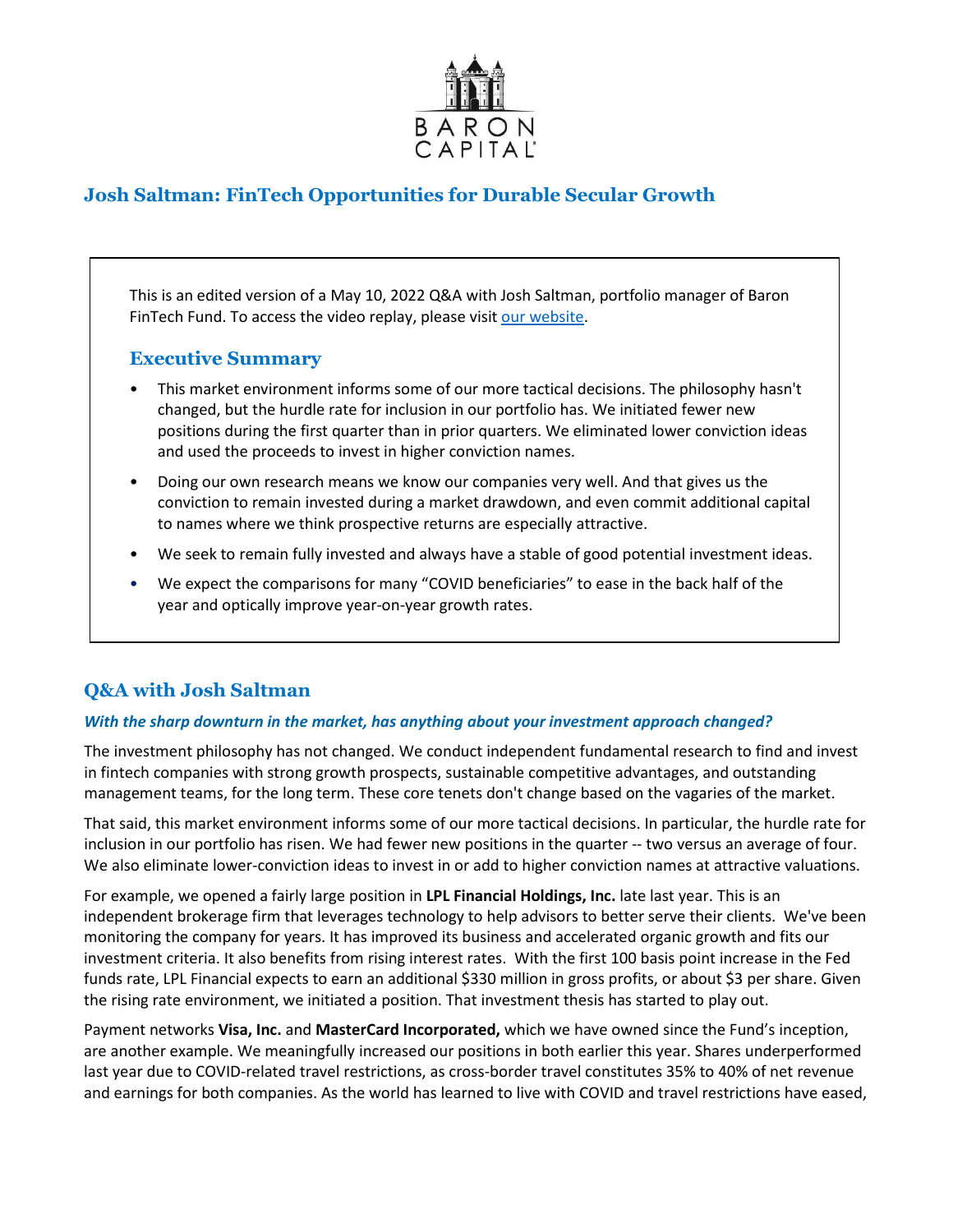international travel has started to rebound. As we expect both companies to be prime beneficiaries, we leaned into these companies that we already knew quite well.

#### *How do you turn down the noise and take emotion out of the process?*

This is where the Baron philosophy, our long-term perspective, and our independent fundamental research give us an edge in a market where participants are short-term oriented. As long-term investors, we focus on earnings prospects over the next three to five years. We follow the company, not the stock. History has shown that share prices tend to track earnings, which are a function of business models, competitive advantages, and growth opportunities. So, we spend most of our time on understanding our companies — meeting with management teams, doing customer reference checks, and so on, to better assess their growth and earnings prospects. And that gives us the conviction to remain invested during a market drawdown and even add to names where prospective returns have become exceptionally attractive.

#### *How did your work as a research analyst prepare you for volatile periods like this?*

I've spent my entire career researching the Financials and IT sectors and fintech, which is at the intersection of the two, in both the public and private markets. I've lived through a few market cycles and picked up a few lessons along the way.

First, we narrow the addressable universe by focusing on companies that solve real problems and add real value to their customers. It's a customer-centric approach. Second, we invest in companies with demonstrable and durable competitive advantages that are difficult or impossible to replicate. While there are plenty of fastgrowing, exciting fintech companies, if they lack these competitive advantages, they tend not to be the best long-term investments as their growth inevitably slows. Third, we avoid investing in financial companies that pretend to be technology companies. Many companies have emerged over the last few years that lend or provide insurance online using new, nifty technology. They might be fine businesses, but they are marketed as technology companies when they're really financial companies using technology and should be valued as such.

My research expertise enables me to do a deep dive on these companies. I'm familiar with their value drivers, and I think I can identify inflection points better than those with more superficial knowledge. I speak regularly with management teams so I know the people making the strategic decisions. That's a great part of being at Baron — our access to management and, quite frankly, the desire of management teams to meet with us and attract and keep us as investors. They know our reputation as long-term shareholders.

#### *What are some of the metrics you consider in valuation models?*

We certainly incorporate the impact of higher interest rates. For companies with debt, we assume higher interest expenses, which, of course, impacts earnings. Some of our more acquisitive holdings, such as credit bureau **TransUnion** or insurance broker **BRP Group, Inc.** fall into this category. Both have moderate amounts of leverage, so at the margin their interest expense is higher. However, both have kept leverage at reasonable levels and have partially mitigated the impact of higher rates through fixed-rate hedges which cap the rising cost of debt. We also have holdings that benefit from higher interest rates. I already mentioned LPL Financial. Some of our other holdings, such as payroll processor **Ceridian HCM Holdings, Inc.** and commercial payments company **Bill.com Holdings, Inc.**, hold large amounts of cash in transit for short periods of time, so they benefit from higher short-term rates on this float. Since rates have been near zero for the past few years, both companies should benefit. Overall, knowing that higher rates lead to higher cost of capital and discount rates, we are using lower valuation multiples in our target prices as a result of the changing interest rate environment.

To touch briefly on inflation, many of our payment companies get a mild benefit because they earn revenue based on nominal payment volumes. All else being equal, higher inflation leads to higher payment volumes, which help boost revenue. Those are a couple areas where we have adjusted our models and target.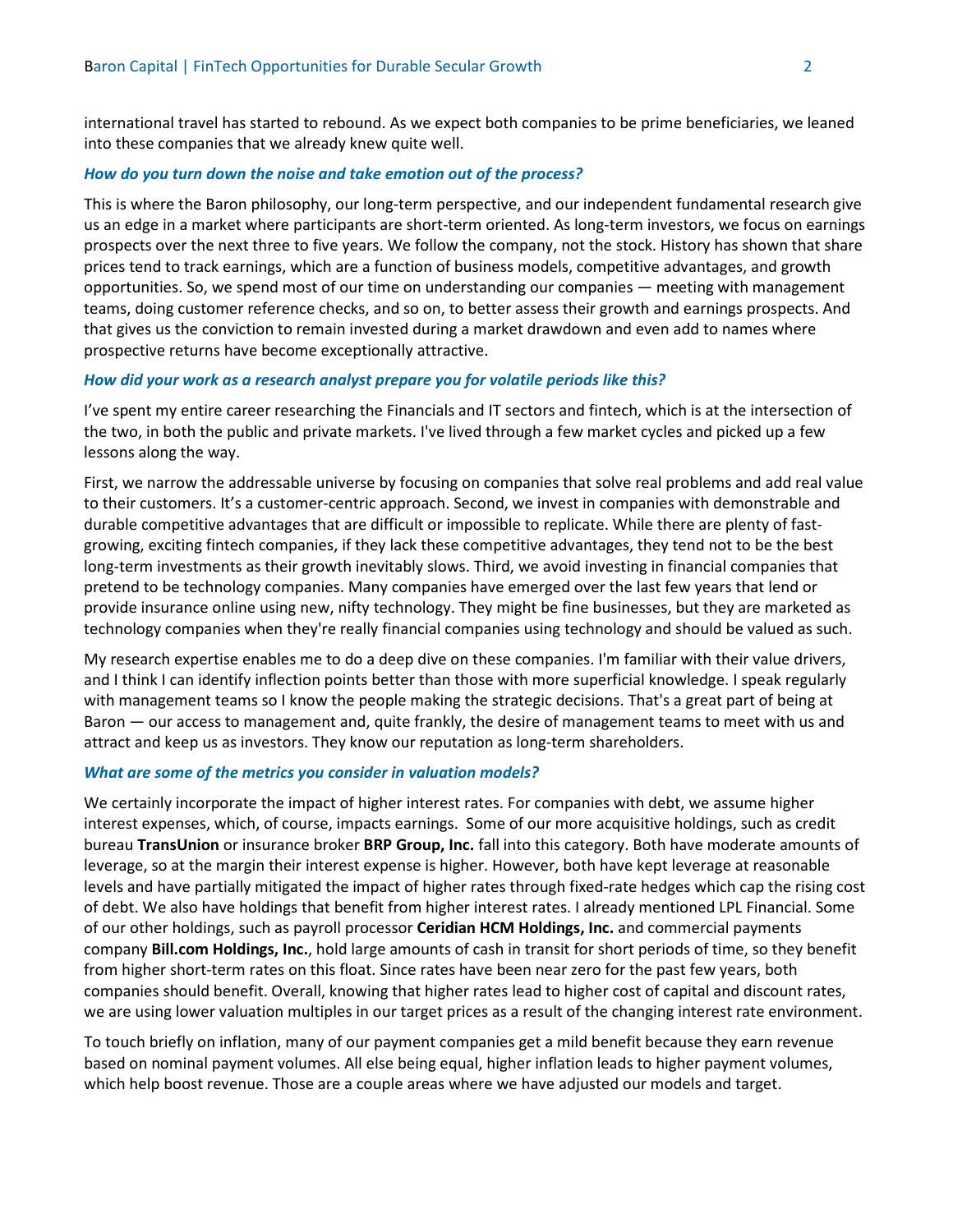#### *How do you determine when to sell or trim a stock?*

We sell when one or more of three criteria are met. First, when the valuation no longer allows us to meet our return hurdle. That's a great outcome. Second, when a company's long-term fundamentals have weakened and our investment thesis has changed. Lastly, we'll sell a stock to purchase a better idea.

When a stock has performed poorly but the fundamentals remain intact and the valuation is attractive with a reasonable margin of safety, we'll hang on. We are less concerned about mark-to-market declines in companies that are performing well where the thesis remains intact. However, if a stock has performed poorly and the competitive advantage has weakened or other factors have impaired the business, we will sell.

Russian digital bank **TCS Group Holding plc.** is one example. Despite excellent financial results and market share gains, we trimmed half our position late last year over concerns about the build-out of Russian troops along the Ukrainian border. We sold the rest in the first quarter before the invasion. So, this was a company that was performing well. The fundamentals remained intact, but the geopolitical factor was entirely outside of management's control. That ended up being a good call given that the stock has become worthless.

#### *Has anything significant happened within your seven investment themes?*

Within our Payments theme, our positive thesis around the ongoing shift from cash and check to digital payments, if anything, has accelerated as a result of COVID and forward growth is persisting. On the most recent call, Visa said it expects cross-border travel to exceed pre-pandemic levels within the next six months, much sooner than many people expected. Given the higher fees and higher margins that Visa, MasterCard, and other payment companies earn on cross-border travel, this rebound should help revenue and earnings.

Conversely, with eCommerce we're a bit less sanguine about the near-term earnings prospects for some of our holdings. In the first 12 to 18 months of the pandemic, we saw a massive acceleration in penetration from about 11% of U.S. retail sales to 16%. Now we're seeing more normalized trends -- about 13% in the most recent quarter. In the depths of the pandemic, we expected growth rates to return to pre-COVID levels in the low- to mid-teens. These growth rates may persist, but it will be off a lower base more in line with the long-term trend. So, this process of normalization has made it tough for management teams and investors to forecast earnings, even if the long-term trends and growth prospects are favorable.

## *Your quarterly letter talks about two broad categories — Leaders and Challengers —and that you're leaning into the Leaders. Why are those the companies you're prioritizing?*

Our Leaders are generally larger, more established companies with stable growth rates, higher margins and more moderate valuation multiples on near-term earnings and cash flow; while our Challengers are generally smaller, earlier-stage companies with higher growth rates, lower margins because they are investing in their businesses, and generally higher valuation multiples on near-term earnings. For most of last year, the portfolio was evenly balanced. As of the first quarter, the mix had shifted closer to 60% Leaders/40% Challengers.

We have been leaning into Leaders because our conviction levels were relatively higher given the risk-off environment. I'd say this shift has helped returns, as Leaders have meaningfully outperformed Challengers lately. We're still confident in our Challengers — even more so than three months ago, because they are trading at more attractive valuations. A good example is **Endava plc,** an IT services company that provides consulting and custom software. The stock is down 40% year-to-date. While it does have operations in Eastern Europe, it has no exposure to Ukraine, Russia, or Belarus, and I think not all investors are aware of that, and the stock took a huge hit. At the same time, Endava reported its fastest growth rates ever over the last two quarters with revenue growth of 50% to 55% and even faster EPS growth. This is a case where we think the share price has meaningfully deviated from business fundamentals. So, where before we thought we could double our money in about five years we now expect to double our money in three, even using more conservative target multiples. That's a great example of a Challenger in which we feel highly confident.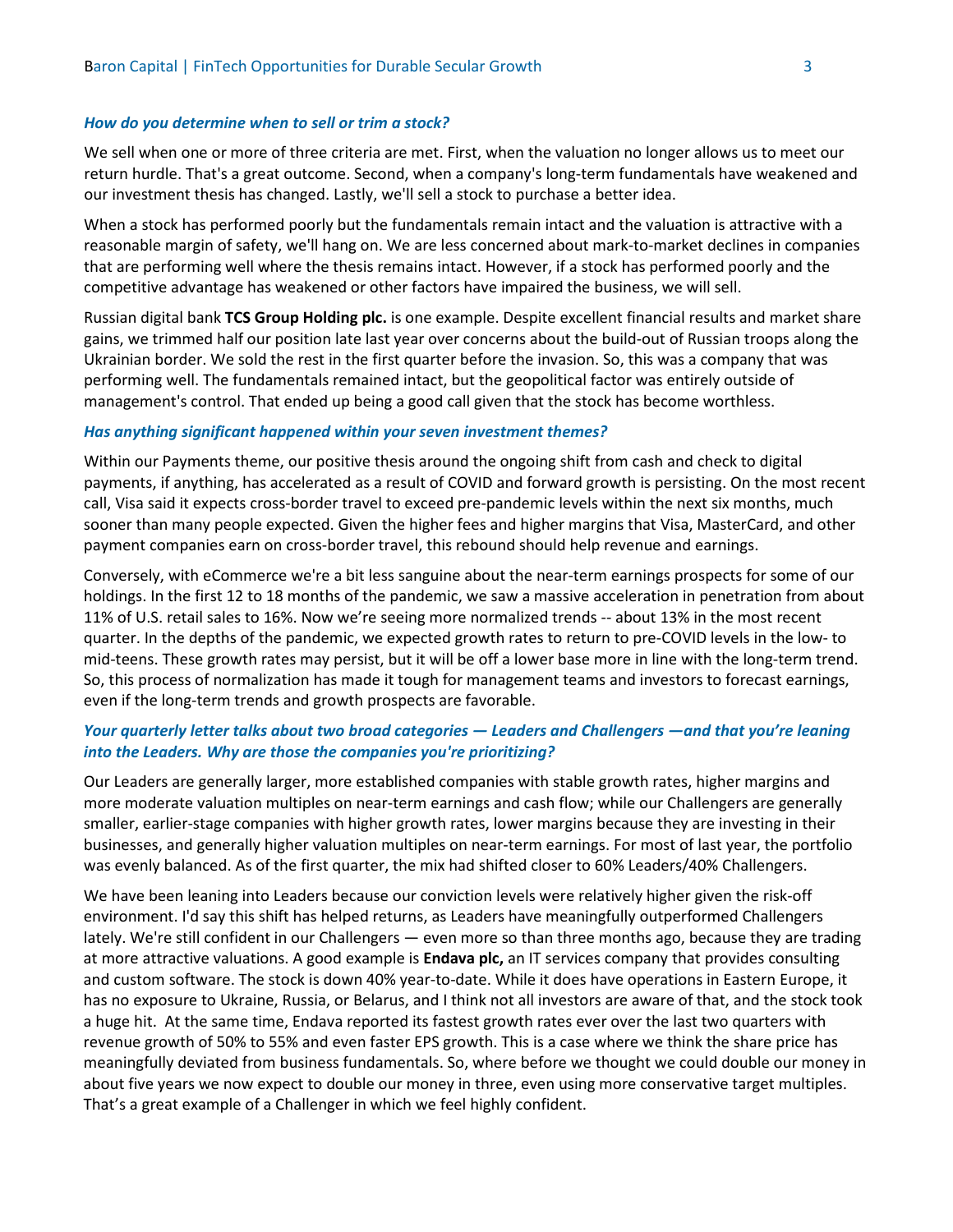#### *The portfolio appears to be a bit more concentrated. Can you please discuss the drivers of that shift?*

The higher level of concentration during the most recent quarter was a natural function of reducing lowerconviction ideas, which is usually due to a change in business fundamentals. It just so happened that this deterioration for some holdings took place alongside a broader market pullback. We aren't seeking greater concentration for its own sake. We seek to remain fully invested, and we always have a stable of good potential investment ideas. When we sell lower-conviction names, that cash is quickly deployed into existing names where we feel valuations are attractive, as well as new names where we have strong conviction.

## *Your colleague Mike Lippert says he loves software-as-a-service [SaaS] companies because of the durable nature of their business. Do you agree, and is that something you can capitalize on in the fintech space*?

We own many SaaS companies in Baron Fintech Fund. These companies often build a product once and sell it many times, so while upfront costs can be meaningful, marginal costs are low and incremental margins are high. We pay a lot of attention to switching costs, customer reviews, and retention rates, for clues into a software company's durability. We also track the competitive landscape for alternatives that are performing better as well as relative win rates.

SaaS businesses tend to enjoy high customer retention rates and produce predictable and recurring revenue. For example, **Guidewire Software, Inc.**, which provides core system software for insurance companies, benefits from incredibly high switching costs because of the risk associated with migrations and the potential for disruption. Once a change is made, the software tends to remain installed and in use, often for at least 10 years, and in some cases longer. Similarly, **Jack Henry and Associates, Inc.**, which provides core systems to banks and credit unions, benefits from high switching costs given the high risk of disruption when migrating to a different system, as employees must be retrained.

It can be difficult to predict software winners given the number of companies out there. While some spaces are dominated by incumbents with entrenched competitive advantages and demonstrated durability, there are plenty of fast-growing newer spaces that don't have entrenched incumbents. While durability is less proven, we can still benefit from growth in those areas. For instance, digital IT services companies like Endava and **Accenture plc** benefit from digital transformation and the need to migrate to the cloud. For these businesses you don't have to pick winners and losers because companies are agnostic across the different software providers and will benefit from inevitable technological change. These service businesses have durable growth because they're effectively arms dealers to customers who need to modernize their technological capabilities.

#### *Can you explain the "moat trajectory" concept?*

We seek to invest in companies with strong competitive advantages or "moats." The next iteration of that concept is understanding whether the moat is widening or narrowing. An example is **Alibaba Group Holding, Ltd.,** the China-based eCommerce and cloud company. The incursion of new entrants with better customer value propositions and more well-developed logistical infrastructure who were willing to accept lower margins steadily eroded Alibaba's dominant competitive position and cut into its market share. Once we observed the trend, we sold the stock.

#### *What factors are pressuring fintech stocks right now, and do you see a catalyst for recovery?*

I think the factors weighing on fintech stock performance are similar to those weighing on the broader equity market, including higher interest rates, the prospects of an economic slowdown, and tough compares. We see many of these factors as temporary. For instance, many investors seem hyper-focused on year-over-year growth rates which can be tough for "COVID beneficiaries" like eCommerce businesses, as we talked about before. The comps for these COVID beneficiaries should get easier in the back half of the year, and we expect many of our eCommerce companies to get back to more normalized double-digit revenue growth.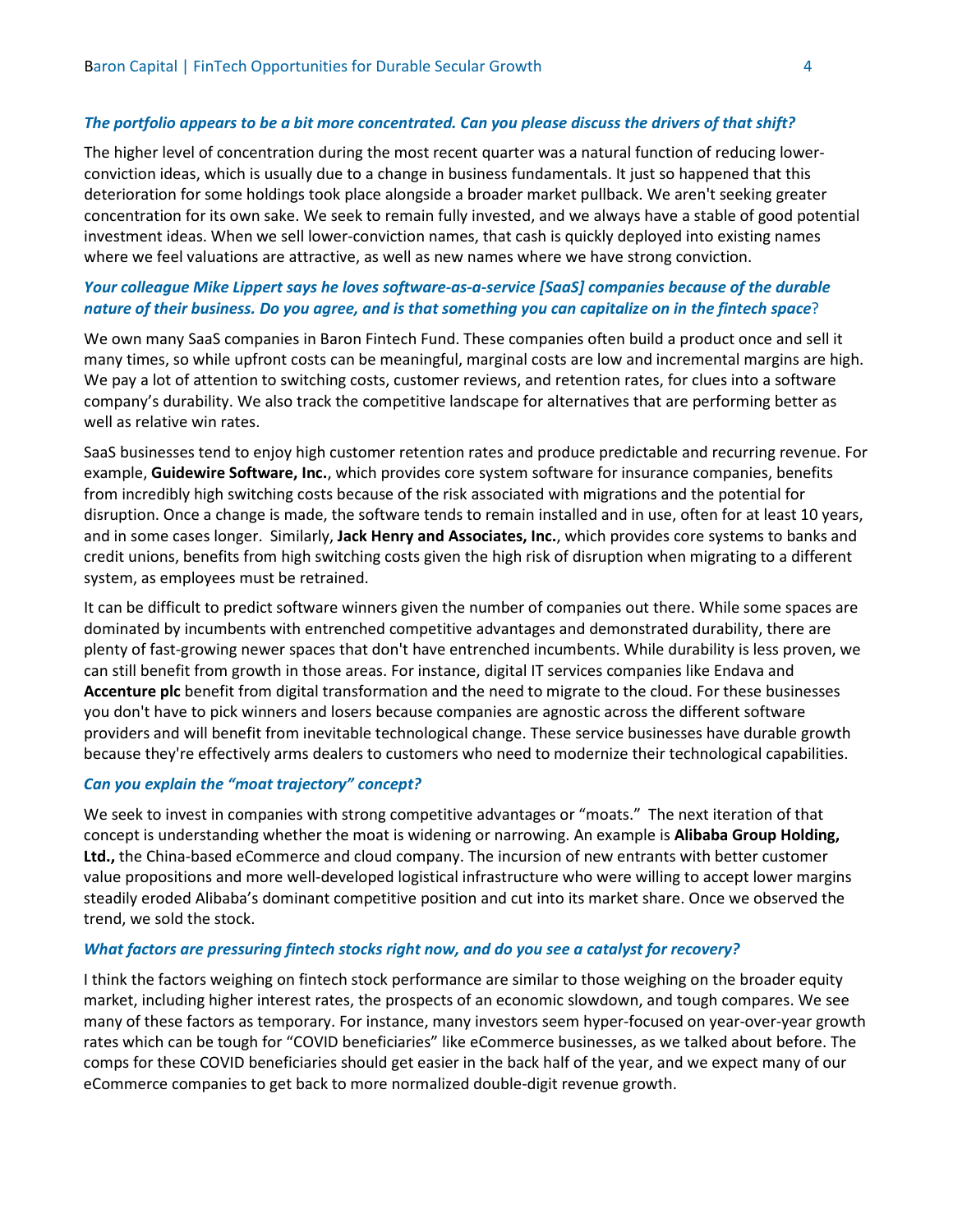## *How has the Russia/Ukraine conflict affected the fintech space?*

There is still great uncertainty about what the future may look like for Ukraine. Digital IT service companies like **EPAM Systems, Inc.** and **Grid Dynamics Holdings, Inc.**, which we no longer own, had significant operations in Russia. seeking to relocate a meaningful portion of their Russian employees to other countries. It's remarkable how resilient and adaptive many of these companies that operate in Central and Eastern Europe are, given the significant geopolitical challenges. The effect on the fintech space, more broadly, and the portfolio, is relatively limited. We no longer own EPAM or Grid Dynamics, although we think that they are fantastic, well-run companies. They were enjoying tremendous growth and market adoption before this exhaustion factor led to significant operational challenges and uncertainties for their management teams.

### *Do you feel that blockchain and crypto currency are here to stay?*

\_\_\_\_\_\_\_\_\_\_\_\_\_\_\_\_\_\_\_\_\_\_\_

Blockchain is certainly here to stay as a database technology. Decentralized database technology is being increasingly used across a variety of use cases. As for cryptocurrency, I expect it's also probably here to stay. Currently, we do not invest in cryptocurrency directly and have minimal exposure to cryptocurrency, cryptocurrency exchanges, or other crypto-related businesses. Should the focus ever shift away from pure price speculation to solving real-world problems, it would make the crypto space a lot more interesting for us.

## *What do you see as the biggest risks and opportunities in the second half of 2022, and what long-term trends are you most excited about*?

Certainly, there is a risk of an escalation of the Russia/Ukraine war, expansion into other European countries, and the knock-on effects that could have on the European and global economies. Another risk would be the emergence of more harmful COVID co-variants leading to additional lockdowns, supply chain disruptions, and travel restrictions which would impede the rebound for payment companies. As for opportunity, a moderation of inflation would enable the Fed to become less hawkish, which would likely benefit growth stocks. The easing of year-over-year comparisons in the back half of 2022 for our eCommerce businesses is another opportunity.

The longer-term trends that I'm most excited about haven't changed, and this goes to our thematic approach. Payment companies continue to benefit from the ongoing shift to digital payments. Information Services companies continue to sell crucial data to financial institutions to improve performance and meet regulatory requirements. Enterprise Software companies are seeing growing demand for software to manage financial processes and operations. Digital IT Services companies are helping provide the technology that enable banks, insurers, and other businesses to pursue digital transformation to stay competitive. The eCommerce space should continue to take share because it's easier and better for consumers. Capital Markets businesses should benefit from electronic education and increasing transparency. Finally, Tech-enabled Financial companies are growing faster and more efficiently with better margins than their competitors. The underlying secular growth drivers across the portfolio are dispersed and diverse, which gives me a lot of confidence.

**Baron FinTech Fund**'s annualized returns for the Institutional Shares as of March 31, 2022: 1-year, -2.62%; Since Inception (12/31/2019), 16.68%. Annual expense ratio for the Institutional Shares as of December 31, 2021, was 1.18%, but the net annual expense ratio was 0.95% (net of the Adviser's fee waivers). The **S&P 500 Index**'s annualized returns as of March 31, 2022: 1-year, 15.65%; Since Fund Inception (12/31/2019), 18.09%.

*The performance data quoted represents past performance. Past performance is no guarantee of future results. The investment return and principal value of an investment will fluctuate; an investor's shares, when redeemed,* 

*Investors should consider the investment objectives, risks, and charges and expenses of the investment carefully before investing. The prospectus and summary prospectuses contain this and other information about the Funds. You may obtain them from the Funds' distributor, Baron Capital, Inc., by calling 1-800-99BARON or visiting [www.BaronFunds.com.](http://www.baronfunds.com/) Please read them carefully before investing.*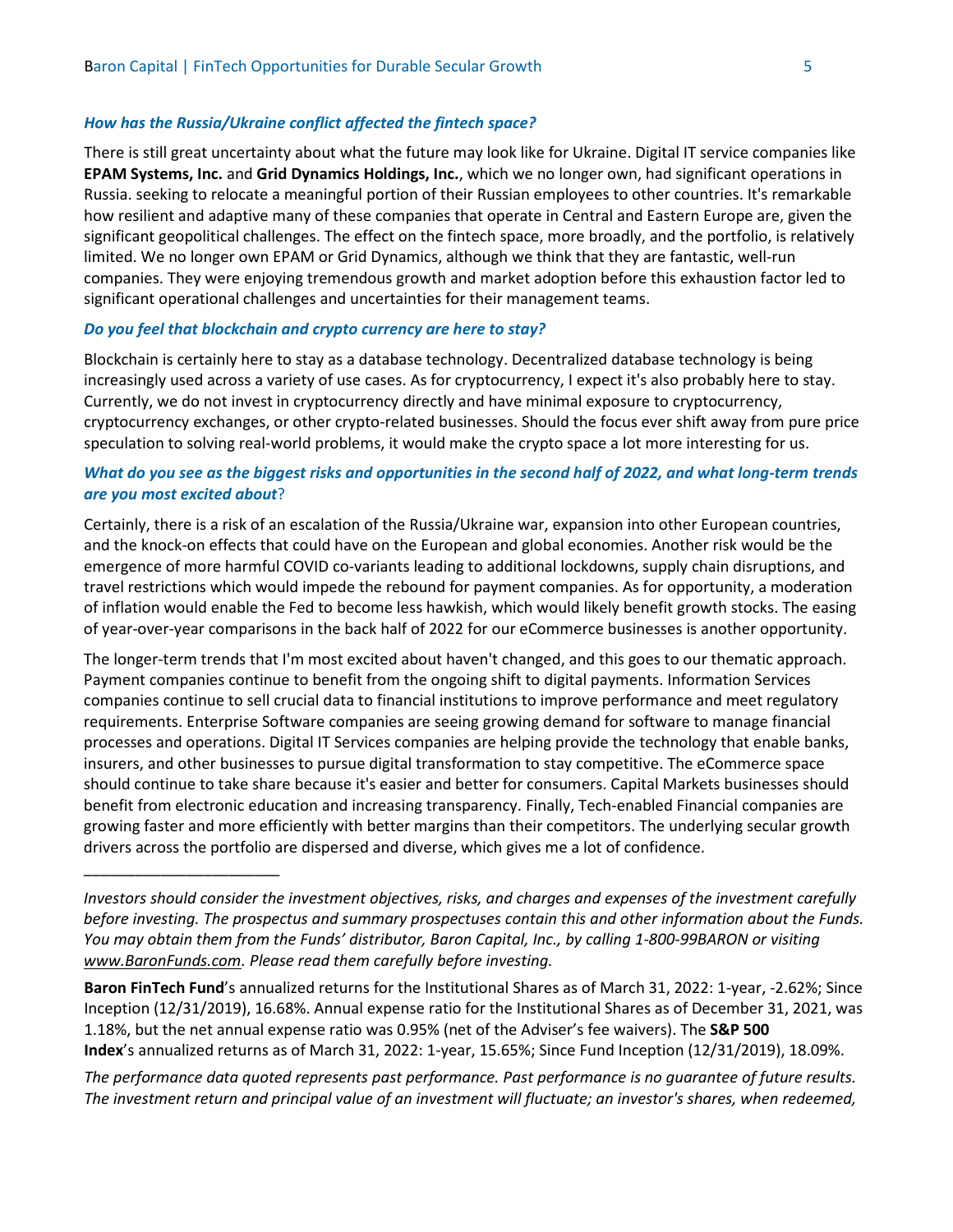*may be worth more or less than their original cost. The Adviser reimburses certain Baron Fund expenses pursuant to a contract expiring on August 29, 2032, unless renewed for another 11-year term and the Fund's transfer agency expenses may be reduced by expense offsets from an unaffiliated transfer agent, without which performance would have been lower. Current performance may be lower or higher than the performance data quoted. For performance information current to the most recent month end, visit [www.BaronFunds.com](http://www.baronfunds.com/) or call 1-800-99BARON.*

The Fund's 1-year historical performance was impacted by gains from IPOs and there is no guarantee that these results can be repeated or that the Fund's level of participation in IPOs will be the same in the future.

**Risks**: In addition to general market conditions, FinTech Companies may be adversely impacted by government regulations, economic conditions and deterioration in credit markets. Companies in the information technology sector are subject to rapid changes in technology product cycles; rapid product obsolescence; government regulation; and increased competition, both domestically and internationally, including competition from foreign competitors with lower production costs. The IT services industry can be significantly affected by competitive pressures, such as technological developments, fixed-rate pricing, and the ability to attract and retain skilled employees, and the success of companies in the industry is subject to continued demand for IT services. The Fund is non-diversified, which means it may have a greater percentage of its assets in a single issuer than a diversified fund. The Fund invests in companies of all sizes, including small and medium sized companies whose securities may be thinly traded and more difficult to sell during market downturns.

The discussion of market trends is not intended as advice to any person regarding the advisability of investing in any particular security. The views expressed in this document reflect those of the respective writer. Some of our comments are based on management expectations and are considered "forward-looking statements." Actual future results, however, may prove to be different from our expectations. Our views are a reflection of our best judgment at the time and are subject to change at any time based on market and other conditions and Baron has no obligation to update them.

**Portfolio holdings as a percentage of net assets as of March 31, 2022, for securities mentioned are as follows: LPL Financial Holdings, Inc.** – 4.3%; **Visa, Inc.** – 4.9%; **Mastercard Incorporated** – 4.5%; **TransUnion** – 2.0%; **BRP Group, Inc.** – 0.9%; **Ceridian HCM Holdings, Inc.** – 1.0%; **Endava plc** – 4.5%; **Accenture plc.** – 4.0%; **Guidewire Software Inc.** – 1.9%; **Jack Henry and Associates, Inc. –** 1.3%; **Bill.com Holdings, Inc**. – 1.7%; **PayPal Holdings,**   $Inc. - 1.0\%$ .

As of March 31, 2022, Baron FinTech Fund did not hold shares of **TCS Group Holding plc, Alibaba Group Holding Ltd., EPAM Systems, Inc.** or **Grid Dynamics Holdings, Inc.**

| 10p 10 1101011150 00 01 11101 011 017 2022 |          |
|--------------------------------------------|----------|
| <b>Holding</b>                             | % Assets |
| Visa, Inc.                                 | 4.9      |
| Intuit Inc.                                | 4.6      |
| S&P Global Inc.                            | 4.6      |
| Mastercard Incorporated                    | 4.5      |
| Endava plc                                 | 4.5      |
| LPL Financial Holdings, Inc.               | 4.3      |
| Accenture plc                              | 4.0      |
| BlackRock Inc.                             | 3.2      |
| MSCI, Inc.                                 | 3.2      |
| Equifax, Inc.                              | 3.1      |
| Total                                      | 40.9     |

## **Top 10 holdings as of March 31, 2022**